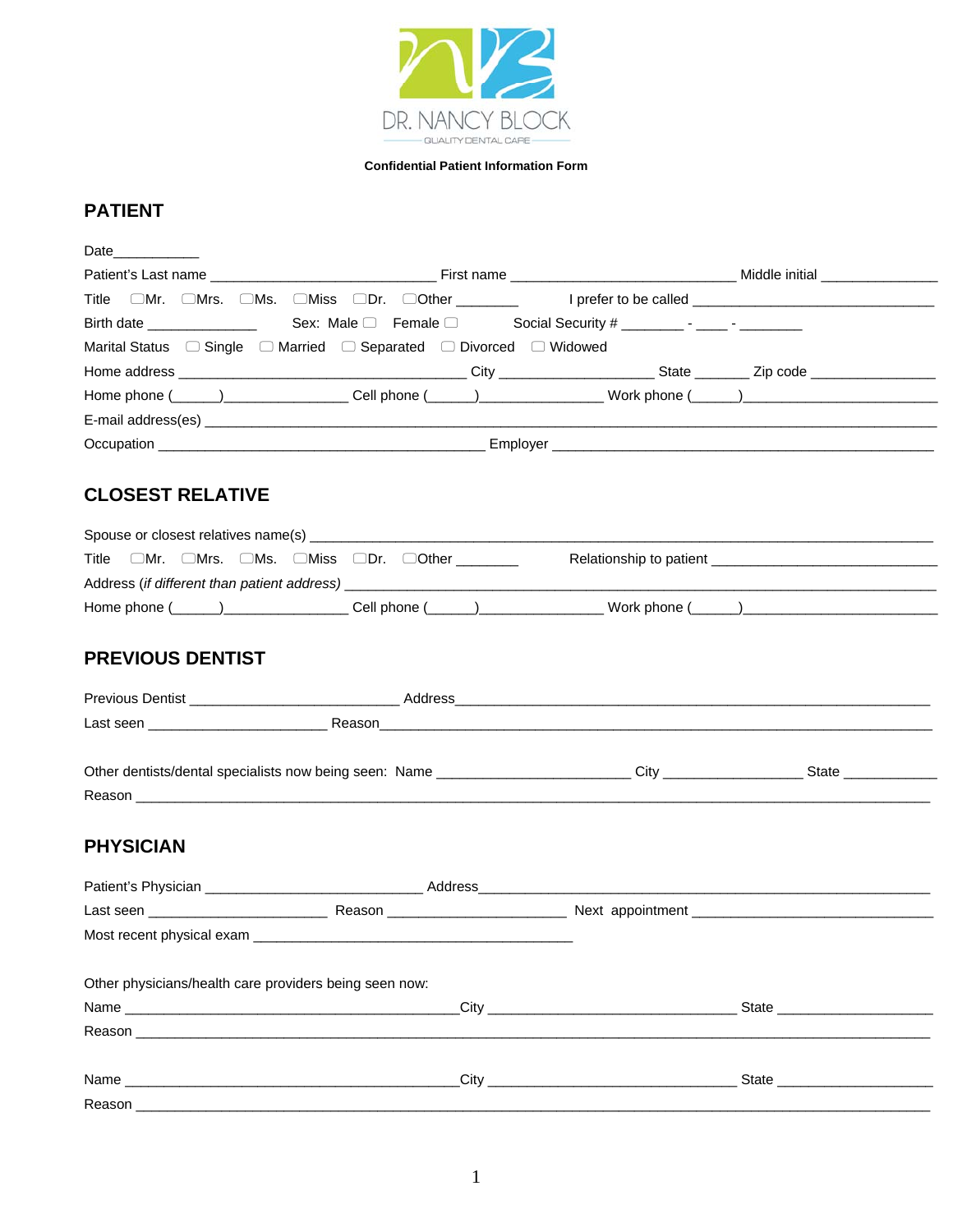

## **GENERAL INFORMATION**

| What concerns you about your teeth?                                                                 |
|-----------------------------------------------------------------------------------------------------|
|                                                                                                     |
|                                                                                                     |
| Have you had any previous dental treatment? Please describe ____________________                    |
| Have any other family members been treated in this office? Please name them.                        |
| Do you think that any of your work or leisure activities affect your teeth or jaws? Please explain. |

## **FINANCIAL RESPONSIBILITY**

| Who is financially responsible for this account?                         |                                    |  |  |
|--------------------------------------------------------------------------|------------------------------------|--|--|
|                                                                          |                                    |  |  |
| $Home$ phone $($ and $)$                                                 | Cell phone (______)_______________ |  |  |
|                                                                          |                                    |  |  |
| Who will be responsible for bringing the patient to dental appointments? |                                    |  |  |

# **DENTAL INSURANCE**

|                                                                                           |  | Birthdate ________________________ |  |
|-------------------------------------------------------------------------------------------|--|------------------------------------|--|
|                                                                                           |  |                                    |  |
|                                                                                           |  |                                    |  |
|                                                                                           |  |                                    |  |
|                                                                                           |  |                                    |  |
| Does this policy have dental/orthodontic benefits? $\Box$ Yes $\Box$ No $\Box$ Don't know |  |                                    |  |
|                                                                                           |  |                                    |  |
|                                                                                           |  |                                    |  |

| Secondary policy holder's full name       |                         | <b>Birthdate</b> |  |
|-------------------------------------------|-------------------------|------------------|--|
|                                           | Relationship to patient |                  |  |
| Address and phone (if not listed above) _ |                         |                  |  |
|                                           | Address                 |                  |  |
| Insurance company                         | Group #                 | ID#              |  |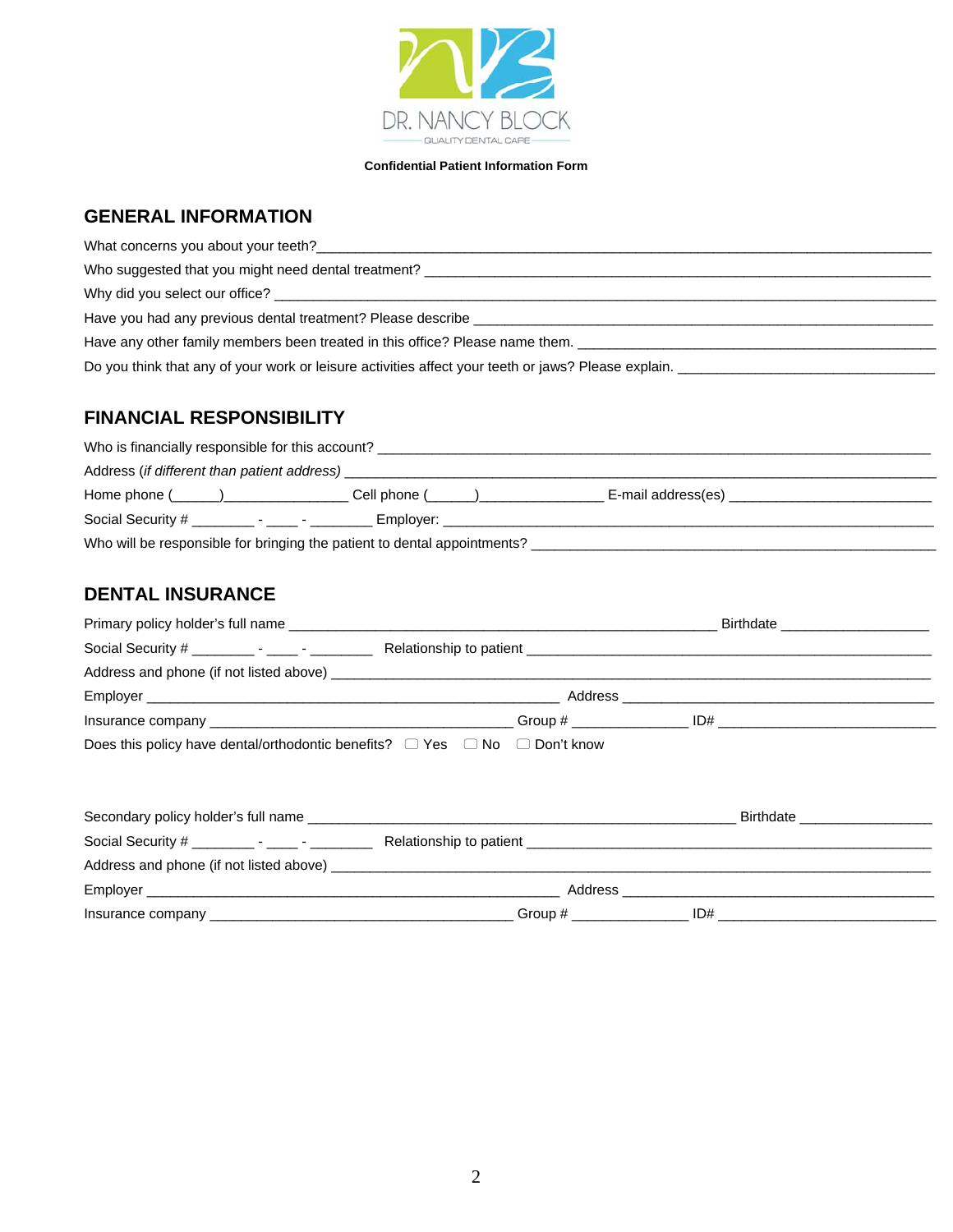

**Your answers are for office records only, and are confidential. A thorough medical/dental history is essential to providing a comprehensive dental evaluation.** *For the following questions mark yes, no, or don't know/understand (dk/u).*

### **MEDICAL HISTORY**

|                      |           |                                  | Now or in the past, have you had:                         | ye:ل |
|----------------------|-----------|----------------------------------|-----------------------------------------------------------|------|
| $\Box$ yes           | $\Box$ no | ⊡dk/u                            | Birth defects or hereditary problems?                     | □ye: |
| $\Box$ ves           | ⊡no       | ⊟dk/u                            | Bone fractures, or major injuries?                        | □ye: |
|                      |           | $\Box$ yes $\Box$ no $\Box$ dk/u | Any injuries to face, head, neck?                         | ⊟ye: |
|                      |           | □yes □no □dk/u                   | Arthritis or joint problems?                              |      |
| □yes □no             |           | □dk/u                            | Endocrine or thyroid problems?                            |      |
| □yes □no             |           | $\Box$ dk/u                      | Diabetes or low sugar?                                    |      |
| $\Box$ yes $\Box$ no |           | ⊟dk/u                            | Kidney problems?                                          |      |
| $\Box$ yes $\Box$ no |           | ⊟dk/u                            | Cancer, tumor, radiation treatment or chemotherapy?       |      |
| □yes □no             |           | ⊡dk/u                            | Stomach ulcer, hyperacidity, acid reflux?                 |      |
| ⊟yes □no             |           | ⊟dk/u                            | Immune system problems?                                   |      |
| □yes □no             |           | $\Box$ dk/u                      | History of osteoporosis?                                  |      |
| $\Box$ yes $\Box$ no |           | ⊡dk/u                            | Gonorrhea, syphilis, herpes, STD's?                       |      |
| ○yes ○no             |           | ⊟dk/u                            | AIDS or HIV positive?                                     |      |
| ⊟yes □no             |           | ⊟dk/u                            | Hepatitis, jaundice or other liver problem?               |      |
| ⊟yes □no             |           | □dk/u                            | Polio, mononucleosis, tuberculosis, pneumonia?            |      |
| $\Box$ yes $\Box$ no |           | ⊡dk/u                            | Seizures, fainting spells, neurologic problem?            |      |
| $\Box$ yes $\Box$ no |           | ⊡dk/u                            | Mental health disturbance or depression?                  |      |
| $\Box$ yes $\Box$ no |           | □dk/u                            | Vision, hearing, or speech problems?                      |      |
| ○yes ○no             |           | ⊟dk/u                            | History of eating disorder (anorexia, bulimia)?           |      |
| □yes □no             |           | □dk/u                            | High or low blood pressure?                               |      |
| □yes □no             |           | ⊟dk/u                            | Excessive bleeding or bruising, anemia?                   |      |
| $\Box$ yes $\Box$ no |           | ⊡dk/u                            | Chest pain, short of breath, tire easily, swollen ankles? |      |
| ⊟yes ⊡no             |           | ⊡dk/u                            | Heart defects, heart murmur, rheumatic heart disease?     |      |
| ○yes ○no             |           | ⊟dk/u                            | Angina, arteriosclerosis, stroke or heart attack?         |      |
| ⊟yes                 | $\Box$ no | □dk/u                            | Skin disorder (other than common acne)?                   |      |
| $\Box$ yes $\Box$ no |           | □dk/u                            | Do you eat a well balanced diet?                          |      |
| $\Box$ yes $\Box$ no |           | ⊟dk/u                            | Frequent headaches or migraines?                          |      |
| $\Box$ yes $\Box$ no |           | ⊟dk/u                            | Frequent ear infections, colds, throat infections?        |      |
| ⊟yes                 | $\Box$ no | □dk/u                            | Asthma, sinus problems, hayfever?                         |      |
| ⊟yes □no             |           | ⊟dk/u                            | Tonsil or adenoid condition?                              |      |
| $\Box$ yes $\Box$ no |           | ⊡dk/u                            | Do you frequently breathe through your mouth?             |      |
| $\Box$ yes $\Box$ no |           | $\Box$ dk/u                      | Joint replacement surgery?                                |      |
| ⊟yes                 | ⊟no       | ⊟dk/u                            | Heart Surgeries (valves, coronary bypass, stents)         |      |

#### **Have you had allergies or reactions to any of the following:**

|                                                    | $\Box$ yes $\Box$ no $\Box$ dk/u Local anesthetics (Novocain, lidocaine, xylocain) |
|----------------------------------------------------|------------------------------------------------------------------------------------|
|                                                    | $\Box$ yes $\Box$ no $\Box$ dk/u Latex (gloves, balloons)                          |
| $\Box$ yes $\Box$ no $\Box$ dk/u Aspirin           |                                                                                    |
|                                                    | $\Box$ yes $\Box$ no $\Box$ dk/u Ibuprofen (Motrin, Advil)                         |
| $\Box$ ves $\Box$ no $\Box$ dk/u Penicillin        |                                                                                    |
| $\Box$ yes $\Box$ no $\Box$ dk/u Other antibiotics |                                                                                    |

|  |                                           | $\Box$ yes $\Box$ no $\Box$ dk/u Metal (jewelry, clothing snaps) |
|--|-------------------------------------------|------------------------------------------------------------------|
|  | $\Box$ yes $\Box$ no $\Box$ dk/u Acrylics |                                                                  |
|  |                                           | $\Box$ yes $\Box$ no $\Box$ dk/u Plant pollens                   |
|  | □yes □no □dk/u Animals                    |                                                                  |
|  | <b>□yes □no □dk/u</b> Foods               |                                                                  |
|  |                                           | $\Box$ yes $\Box$ no $\Box$ dk/u Other substances $\Box$         |
|  |                                           |                                                                  |

### **DENTAL HISTORY**

| Now or in the past, have you had: |            |             |                                                            |  |  |  |
|-----------------------------------|------------|-------------|------------------------------------------------------------|--|--|--|
| $\Box$ yes $\Box$ no              |            | ∩dk/u       | Permanent or extra (supernumerary) teeth removed?          |  |  |  |
| $\Box$ yes                        | $\Box$ no  | ⊟dk/u       | Supernumerary (extra) or congenitally missing teeth?       |  |  |  |
| $\Box$ ves                        | Ono        | □dk/u       | Chipped or injured primary or permanent teeth?             |  |  |  |
| $\Box$ yes $\Box$ no              |            | ⊟dk/u       | Any sensitive or sore teeth?                               |  |  |  |
| $\Box$ yes                        | $\Box$ no  | □dk/u       | Bleeding gums, bad taste or mouth odor?                    |  |  |  |
| $\Box$ yes                        | □no        | □dk/u       | Jaw fractures, cysts, infections?                          |  |  |  |
| ○ves ○no                          |            | □dk/u       | Any teeth treated with root canals or pulpotomies?         |  |  |  |
| $\Box$ yes                        | ∩ ⊃no      | ⊟dk/u       | "Gum boils," frequent canker sores or cold sores?          |  |  |  |
| $\Box$ yes $\Box$ no              |            | □dk/u       | History of speech problems or speech therapy?              |  |  |  |
| $\Box$ yes $\Box$ no              |            | □dk/u       | Difficulty breathing through nose?                         |  |  |  |
| $\Box$ yes                        | ⊟no        | $\Box$ dk/u | Food impaction between the teeth?                          |  |  |  |
| ○yes ○no                          |            | ⊟dk/u       | Mouth breathing habit or snoring at night?                 |  |  |  |
| □yes □no                          |            | □dk/u       | History of speech problems?                                |  |  |  |
| □yes □no                          |            | ⊟dk/u       | Frequent oral habits (sucking finger, chewing pens, etc.)? |  |  |  |
| $\Box$ yes $\Box$ no              |            | □dk/u       | Teeth causing irritation to lip, cheek or gums?            |  |  |  |
| $\Box$ yes $\Box$ no              |            | □dk/u       | Abnormal swallowing (tongue thrust)?                       |  |  |  |
| $\Box$ yes                        | — Ono      | □dk/u       | Tooth grinding or clenching?                               |  |  |  |
| □yes □no                          |            | □dk/u       | Clicking, locking in jaw joints?                           |  |  |  |
| $\Box$ yes $\Box$ no              |            | □dk/u       | Soreness in jaw muscles or face muscles?                   |  |  |  |
| $\Box$ yes                        | □no        | $\Box$ dk/u | Ringing in ears, difficulty in chewing or opening jaw?     |  |  |  |
| $\Box$ yes $\Box$ no              |            | □dk/u       | Have you ever been treated for "TMJ" or "TMD" problems?    |  |  |  |
| $\Box$ yes $\Box$ no              |            | ⊟dk/u       | Any broken or missing fillings?                            |  |  |  |
| ○ves ○no                          |            | □dk/u       | Any serious trouble associate with previous dental         |  |  |  |
|                                   | treatment? |             |                                                            |  |  |  |
| ⊟ves                              | $\Box$ no  | ⊟dk/u       | Have you ever been diagnosed with gum disease?             |  |  |  |
| $\Box$ yes $\Box$ no              |            | □dk/u       | Have you ever had an orthodontic consultation or           |  |  |  |
| treatment before?                 |            |             |                                                            |  |  |  |